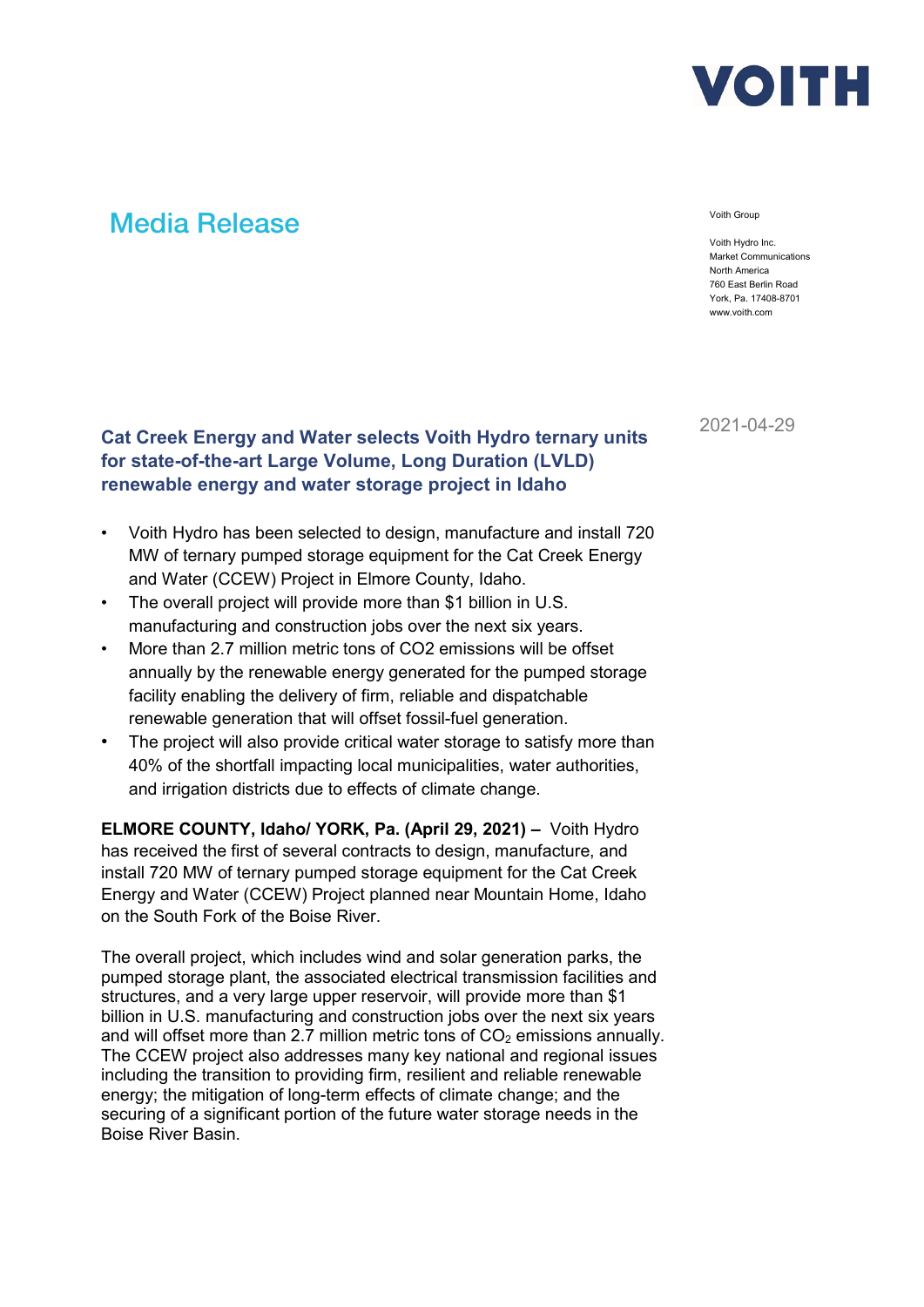

"Voith Hydro is all in when it comes to supporting the renewable energy transition and climate change goals in the U.S. and around the world," said Stanley J. Kocon, President and CEO of Voith Hydro North America. "This project will be the most advanced large-scale, fully integrated energy and water storage project ever constructed in the U.S. and we're excited to be partnered with Cat Creek Energy right from the start."

John Faulkner, Owner of Cat Creek Energy, also noted, "The CCEW project was uniquely conceived to address the needs for renewable energy and water storage with the best technologies available and with the highest degree of flexibility to adjust to future needs. By selecting Voith Hydro ternary units, we lock in the most capable technology for the pumped storage facility and confirm our intent to build this critical infrastructure project with American steel manufactured in America."

When completed, the CCEW Project will be capable of generating 1100 MW of clean, renewable energy, including 720 MW of hydropower from the ternary pumped storage hydropower equipment provided by Voith. The upper reservoir will store enough water to support more than 40% of the projected water supply needs of the Boise River Basin. This stored water volume will provide five complete days of full generation capacity (720 MW) from the pumped storage facility, creating one of the most significant Large Volume, Long Duration (LVLD) energy storage facilities in the West. The energy to power the pumps will come from on-site wind turbine and photovoltaic solar panel arrays as well as other variable renewable energy resources around the region.

"Cat Creek Energy's agreement with one of the world's largest hydropower technology companies is a welcome milestone in this Idaho business' effort to build its advanced pumped storage hydro energy and water storage project in Elmore County," U.S. Representative Mike Simpson said. "The project will bring hundreds of good paying construction and operational jobs and other economic benefits to Idaho."

The combination of specifically designed Voith equipment for the CCEW Project combined with the innovative configuration of the balance of plant electrical configuration will lead the West in its quest to achieve 100% clean energy and a decarbonized grid while merging critical water supply storage. These changes will help to reduce the effects of changing climate conditions (i.e. droughts and lack of sufficient water storage) in the region that local governments and water authorities are grappling with today, while creating and sustaining good paying American infrastructure manufacturing and construction jobs.

For additional information of Voith's pumped storage hydropower technology, visit: [https://voith.com/corp-en/industry](https://voith.com/corp-en/industry-solutions/hydropower/pumped-storage-plants.html)[solutions/hydropower/pumped-storage-plants.html](https://voith.com/corp-en/industry-solutions/hydropower/pumped-storage-plants.html) 

#### Voith Group

Voith Hydro Inc. Market Communications North America 760 East Berlin Road York, Pa. 17408-8701 www.voith.com

Voith Group

page 2 of 3